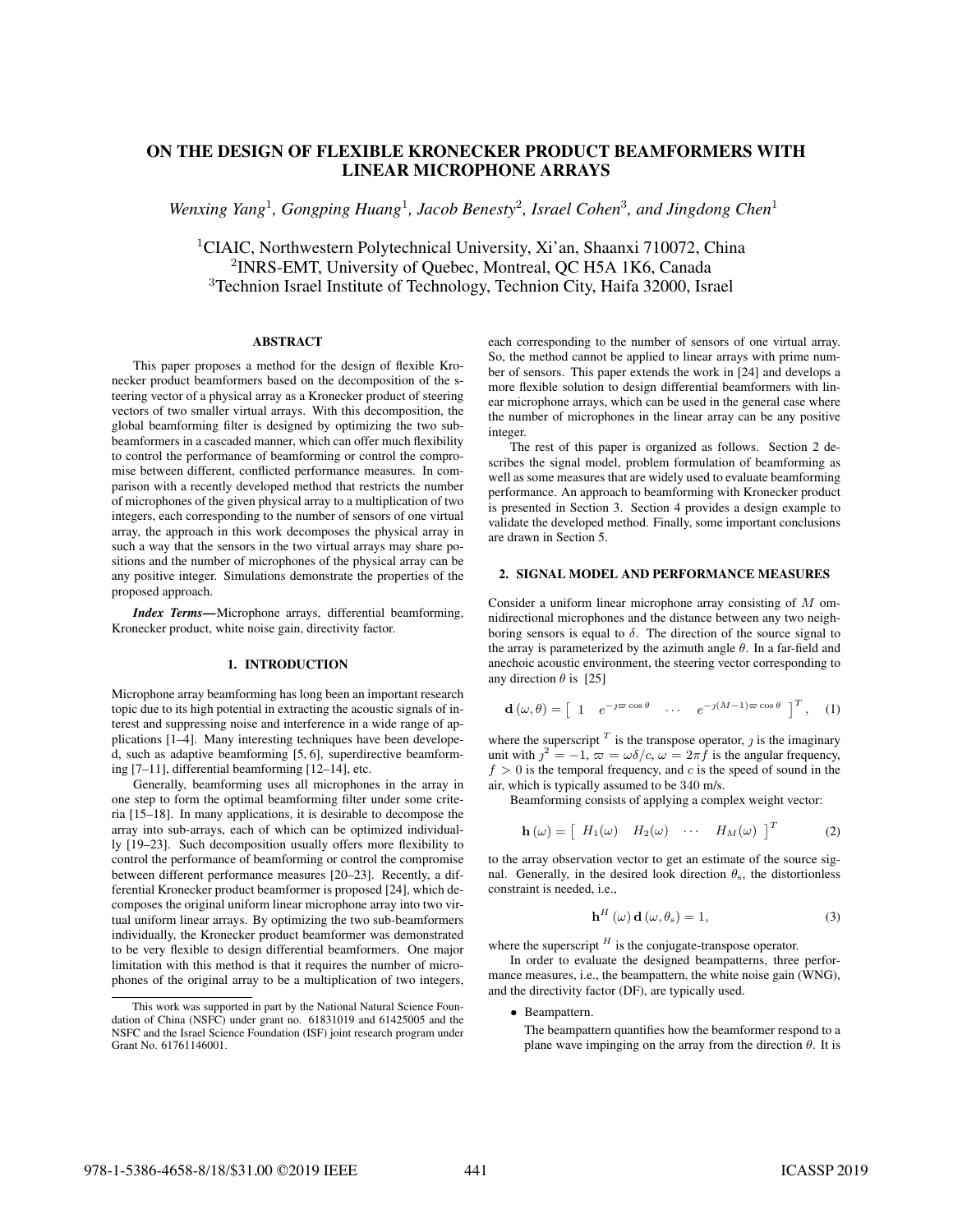

Fig. 1. Illustration of decomposition of a uniform linear array with *M* microphones and an interelement spacing of  $\delta$  into two virtual arrays, where the first virtual uniform linear array consists of *M*<sup>1</sup> microphones with an interelement spacing of  $\delta$ , and the second virtual non-uniform linear array consists of *M*<sup>2</sup> microphones.

defined as

$$
\mathcal{B}[\mathbf{h}(\omega), \theta] = \mathbf{h}^{H}(\omega) \mathbf{d}(\omega, \theta)
$$
\n
$$
= \sum_{m=1}^{M} H_{m}^{*}(\omega) e^{-j(m-1)\varpi \cos \theta},
$$
\n(4)

where the superscript *<sup>∗</sup>* denotes complex conjugation.

*•* The white noise gain (WNG).

The WNG evaluates the sensitivity of the beamformer to some array imperfections, such as sensor self noise. It is defined as [2]

$$
\mathcal{W}\left[\mathbf{h}\left(\omega\right)\right] = \frac{\left|\mathbf{h}^{H}\left(\omega\right)\mathbf{d}\left(\omega,\theta_{\mathrm{s}}\right)\right|^{2}}{\mathbf{h}^{H}\left(\omega\right)\mathbf{h}\left(\omega\right)}.\tag{5}
$$

*•* The directivity factor (DF) and directivity index (DI).

The DF, as its name indicates, describes how directive is the beamformer's spatial response. It also quantifies how the beamformer suppressing the spherically isotropic noise. Mathematically, it is defined as [2]

$$
\mathcal{D}\left[\mathbf{h}\left(\omega\right)\right] = \frac{\left|\mathbf{h}^{H}\left(\omega\right)\mathbf{d}\left(\omega,\theta_{\mathrm{s}}\right)\right|^{2}}{\mathbf{h}^{H}\left(\omega\right)\mathbf{\Gamma}_{\mathrm{d}}\left(\omega\right)\mathbf{h}\left(\omega\right)},\tag{6}
$$

where the  $(i, j)$ th element of the matrix  $\Gamma_d(\omega)$  is

$$
\left[\Gamma_{\rm d}\left(\omega\right)\right]_{ij} = \text{sinc}\left(\frac{\omega\delta_{ij}}{c}\right),\tag{7}
$$

with  $i, j = 1, 2, \ldots, M$ ,  $\operatorname{sinc}(x) = \sin(x/x)$ , and  $\delta_{ij}$  being the distance between microphones *i* and *j*. The DI is simply the DF in the logarithmic scale [2], i.e.,

$$
\mathrm{DI}\left[\mathbf{h}\left(\omega\right)\right] = 10\log_{10}\mathcal{D}\left[\mathbf{h}\left(\omega\right)\right].\tag{8}
$$

#### 3. BEAMFORMING WITH KRONECKER PRODUCT

In [24], a differential Kronecker product beamformer was proposed, which is based on the Kronecker product decomposition of a physical linear array into two smaller virtual linear arrays. However, this method requires that the number of microphones in the global array be a multiplication of two integers. In this study, we attempt to consider a more general case, where the number of microphones in the global linear array, *M*, can be any positive integer.

Let us form the first virtual array as a uniform linear array with  $M_1$  microphones and an interelement spacing of  $\delta$ ; the corresponding steering vector is

$$
\mathbf{d}_1(\omega,\theta) = \begin{bmatrix} 1 & e^{-j\varpi \cos \theta} & \cdots & e^{-j(M_1-1)\varpi \cos \theta} \end{bmatrix}^T. (9)
$$

To figure out the geometry of the second virtual array, let us first decompose *M* as

$$
M = pM_1 + q,\t\t(10)
$$

where  $p \geq 1$  and  $0 \leq q \leq M_1 - 1$  is a non-negative integer.

If  $q = 0$ , the second virtual array is constructed as a uniform linear array corresponding to a steering vector of

$$
\mathbf{d}_2(\omega,\theta) = \begin{bmatrix} 1 & e^{-jM_1\varpi\cos\theta} & \cdots & e^{-j(p-1)M_1\varpi\cos\theta} \end{bmatrix}^T.
$$
\n(11)

If  $q \neq 0$ , the second virtual array can be constructed as a nonuniform linear array corresponding to a steering vector of

$$
\mathbf{d}_2(\omega,\theta) = \begin{bmatrix} 1 & e^{-j q \varpi \cos \theta} & e^{-j (q+M_1) \varpi \cos \theta} \\ \cdots & e^{-j (q+(p-1)M_1) \varpi \cos \theta} \end{bmatrix}^T. \tag{12}
$$

In both cases, the length of the vector  $\mathbf{d}_2(\omega, \theta)$  is  $\lceil M/M_1 \rceil$ , with  $\lceil x \rceil$  standing for the nearest integer greater than or equal to *x*. This implies that the second virtual array consists of  $M_2 = \lceil M/M_1 \rceil$ microphones.

For the second virtual array, the distances of microphones to the reference (the first microphone) can be described as a vector as (see Fig. 1)

$$
\begin{bmatrix} 0 & M_1\delta & \dots & (p-1)M_1\delta \end{bmatrix}^T, \text{ if } q=0
$$
  

$$
\begin{bmatrix} 0 & q\delta & (M_1+q)\delta & \dots & ((p-1)M_1+q)\delta \end{bmatrix}^T, \text{ if } q \neq 0.
$$
  
(13)

The Kronecker product of the steering vectors of these two virtual arrays is then

$$
\overline{\mathbf{d}}\left(\omega,\theta\right) = \mathbf{d}_2\left(\omega,\theta\right) \otimes \mathbf{d}_1\left(\omega,\theta\right),\tag{14}
$$

where *⊗* is the Kronecker product. We refer to the array that corresponds to the steering vector  $\overline{\mathbf{d}}(\omega,\theta)$  as the produced array. It should be noted that we use  $\overline{\mathbf{d}}(\omega,\theta)$  rather than  $\mathbf{d}(\omega,\theta)$  to emphasize that the produced array is physically but may not be mathematically equivalent to the global array in (1).

Recall that the length of the vector **d**  $(\omega, \theta)$  corresponding to the global array is  $M$ . If  $q = 0$ , we have

$$
M_1 M_2 = M_1 \lceil M/M_1 \rceil = M_1 \lceil pM_1/M_1 \rceil = M. \tag{15}
$$

In this case, the produced array is equivalent to the global array, i.e.,  $\mathbf{d}(\omega,\theta) = \mathbf{\overline{d}}(\omega,\theta)$ . If  $q \neq 0$ , we have

$$
M_1 M_2 = M_1 \lceil M/M_1 \rceil = M_1 \lceil (pM_1 + q)/M_1 \rceil > M. \tag{16}
$$

In this case,  $\mathbf{d}(\omega,\theta) \neq \overline{\mathbf{d}}(\omega,\theta)$ . This is because that some microphones may share the same position on the produced array. From this perspective, the produced array is still equivalent to the global array.

To see more clearly, a simple example is given as follows. Suppose that we want to design a Kronecker product beamformer with seven microphones, i.e.  $M = 7$ . If we set  $M_1 = 3$ , then  $p = 2$ ,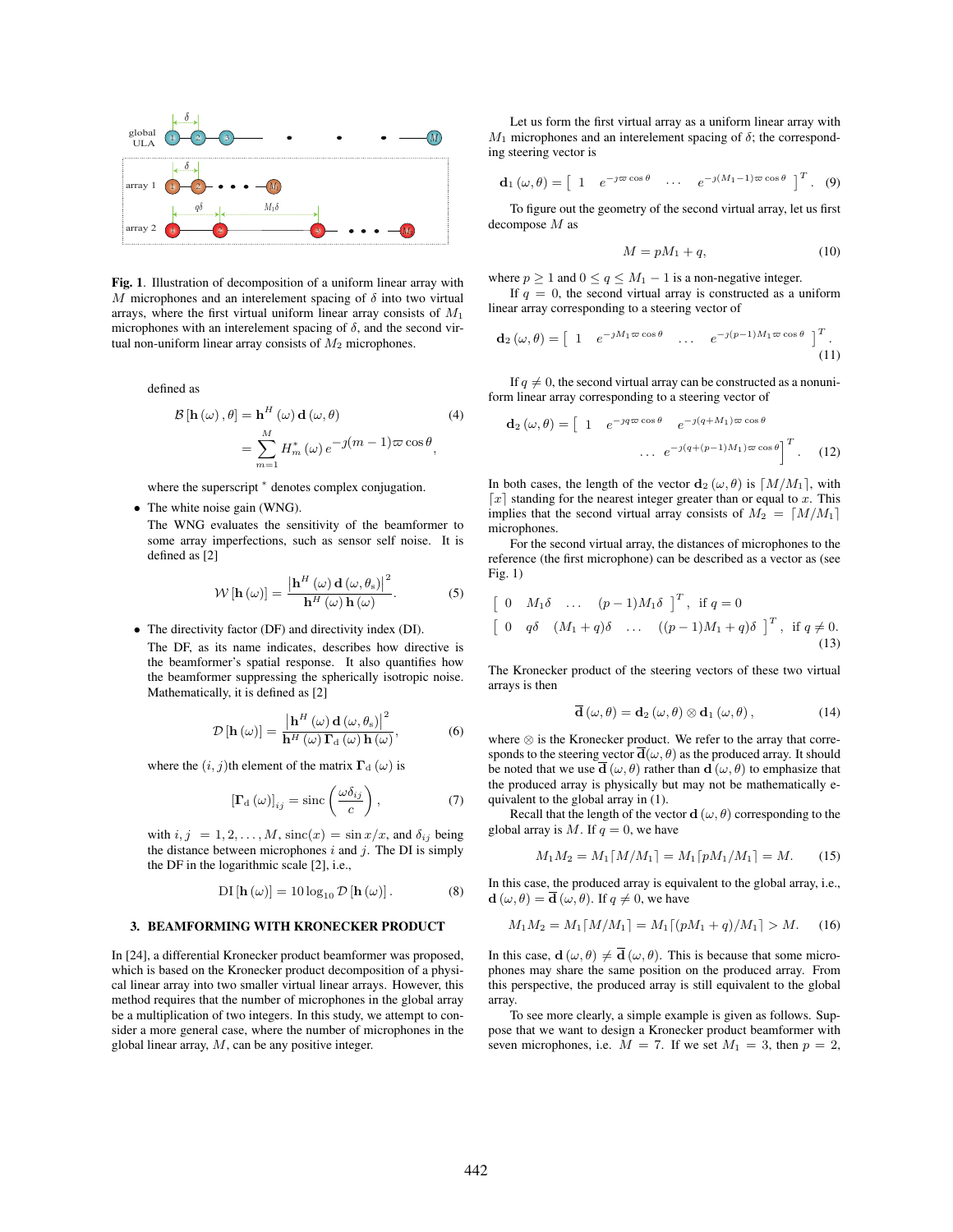$q = 1$ , and  $M_2 = 3$ . The steering vectors of the two virtual arrays are subsequently computed according to (9) and (12). For simplicity, we express the positions of microphones in the second and first virtual array as  $\{0, 1, 4\}$  and  $\{0, 1, 2\}$ , respectively. Then, the positions of the microphones on the global array and the produced array can be expressed as

global array: 
$$
\{0, 1, 2, 3, 4, 5, 6\}
$$
  
produced array:  $\{0, 1, 4\} + \{0, 1, 2\}$   
=  $\{0, 1, 2, 1, 2, 3, 4, 5, 6\}$ . (17)

We use "+" in (17) because the Kronecker product of two exponential functions means adding their exponential factors together. It is clearly seen that the 2nd and 4th, 3rd and 5th microphones on the produced array are overlapped. Therefore, the two arrays (vectors) are actually equivalent with each other.

We also write the beamforming filter corresponding to the produced array as a Kronecker product of two filters:

$$
\overline{\mathbf{h}}\left(\omega\right) = \mathbf{h}_2\left(\omega\right) \otimes \mathbf{h}_1\left(\omega\right). \tag{18}
$$

Consequently, with the Kronecker product formulation, we get a linear filter  $\overline{\mathbf{h}}(\omega)$  of length  $M_1M_2$ . To make this beamforming filter applicable for the observation signal vector of length *M* on the global array, we need to either rearrange the observation signal vector or the beamforming filter.

Assume the observation signal vector received by the global array of length *M* is

$$
\mathbf{y}(\omega) = \begin{bmatrix} Y_1(\omega) & Y_2(\omega) & \cdots & Y_M(\omega) \end{bmatrix}^T.
$$
 (19)

If  $q = 0$ , the observation signal vector on the produced array is same as that of the global array, i.e.,  $\overline{y}(\omega) = y(\omega)$ . If  $q \neq 0$ , the observation vector of length  $M_1M_2$  on the produced array is constructed as

$$
\overline{\mathbf{y}}(\omega) = [\overline{Y}_1(\omega) \overline{Y}_2(\omega) \cdots \overline{Y}_{M_1M_2}(\omega)]^T
$$
, (20)

where

$$
\overline{Y}_{m}(\omega) = \begin{cases} Y_{m}(\omega), \ 1 \leq m \leq M_{1} \\ Y_{m-(M_{1}-q)}(\omega), \ M_{1} < m \leq M_{1}M_{2}.\end{cases} \tag{21}
$$

The beamformer output is then

$$
Z(\omega) = \overline{\mathbf{h}}^{H}(\omega) \overline{\mathbf{y}}(\omega).
$$
 (22)

Alternately, we can also keep  $y(\omega)$  unchanged but forming  $h(\omega)$ from  $\overline{\mathbf{h}}(\omega)$  analogously.

The beampattern corresponding to the produced array is [24]

$$
\mathcal{B} \left[ \overline{\mathbf{h}} \left( \omega \right), \theta \right] = \overline{\mathbf{h}}^{H} \left( \omega \right) \overline{\mathbf{d}} \left( \omega, \theta \right)
$$
(23)  
\n
$$
= \left[ \mathbf{h}_{2} \left( \omega \right) \otimes \mathbf{h}_{1} \left( \omega \right) \right]^{H} \left[ \mathbf{d}_{2} \left( \omega, \theta \right) \otimes \mathbf{d}_{1} \left( \omega, \theta \right) \right]
$$
  
\n
$$
= \left[ \mathbf{h}_{2}^{H} \left( \omega \right) \mathbf{d}_{2} \left( \omega, \theta \right) \right] \left[ \mathbf{h}_{1}^{H} \left( \omega \right) \mathbf{d}_{1} \left( \omega, \theta \right) \right]
$$
  
\n
$$
= \mathcal{B}_{2} \left[ \mathbf{h}_{2} \left( \omega \right), \theta \right] \times \mathcal{B}_{1} \left[ \mathbf{h}_{1} \left( \omega \right), \theta \right],
$$

where  $\mathcal{B}_1$  [**h**<sub>1</sub> (*ω*),  $\theta$ ] and  $\mathcal{B}_2$  [**h**<sub>2</sub> (*ω*),  $\theta$ ] are the beampatterns corresponding to the first and second virtual array, respectively. As seen, the global beampattern,  $\mathcal{B}[\overline{\mathbf{h}}(\omega), \theta]$ , can be expressed as the product of the two beampatterns of the two smaller virtual arrays. This indicates that one can design the beampattern (or beamformer) separately as in a cascaded system instead of directly designing the differential-microphone-array (DMA) beamformer.

With the proposed method, it can be inferred that the WNG is the product of WNGs of two virtual arrays [24], i.e.,

$$
\mathcal{W}\left[\overline{\mathbf{h}}\left(\omega\right)\right] = \frac{\left|\overline{\mathbf{h}}^{H}\left(\omega\right)\overline{\mathbf{d}}\left(\omega,\theta_{\mathrm{s}}\right)\right|^{2}}{\overline{\mathbf{h}}^{H}\left(\omega\right)\overline{\mathbf{h}}\left(\omega\right)} \n= \mathcal{W}_{2}\left[\mathbf{h}_{2}\left(\omega\right)\right] \times \mathcal{W}_{1}\left[\mathbf{h}_{1}\left(\omega\right)\right].
$$
\n(24)

where  $\mathcal{W}_2$  [ $\mathbf{h}_2$  ( $\omega$ )] and  $\mathcal{W}_1$  [ $\mathbf{h}_1$  ( $\omega$ )] denote, respectively, the WNGs of two virtual arrays.

#### 4. DESIGN EXAMPLE AND EVALUATION

Clearly, the Kronecker product beamforming method can be used to design any kind of beamformer. In this section, we show an example of the proposed Kronecker product beamformer on the design of some robust DMA beamformers.

We use the first virtual array to design the conventional DMAs. The *N*th-order DMA directivity pattern with its main beam pointing to the direction of  $0^{\circ}$  is given by [1]

$$
\mathcal{B}_N(\theta) = \sum_{n=0}^N a_{N,n} \cos^n \theta, \qquad (25)
$$

where  $a_{N,n}$ ,  $n = 0, 1, \ldots, N$ , are real coefficients. The values of the coefficients  $a_{N,n}$ , in (25) determine the different directivity patterns of the *N*th-order DMA. In the direction of its main beam, i.e.,  $\theta = 0^\circ$ , the directivity pattern should be equal to 1, i.e.,  $\mathcal{B}(0^\circ) = 1$ . Therefore, the coefficients  $a_{N,n}$  should satisfy

$$
\sum_{n=0}^{N} a_{N,n} = 1.
$$
 (26)

The objective of designing differential beamformer is to find an optimal filter under some criteria so that its beampattern is the same or as close as possible to the given target directivity pattern. It has been shown in [1] that a linear DMA can be designed based on the use of the nulls information in the range of (0*,* 180*◦* ] on the desired directivity pattern. Briefly, if we assume that the *N*th-order directivity pattern has *N* nulls which satisfy  $0^{\circ} < \theta_{N,1} < \cdots < \theta_{N,N} \leq$ 180*◦* , the problem of differential beamforming is transformed into one of solving the following linear system of equations [13]

$$
\mathbf{D}\left(\omega\right)\mathbf{h}_{\text{DMA}}\left(\omega\right)=\mathbf{i}_1,\tag{27}
$$

$$
\mathbf{D}\left(\omega\right) = \begin{bmatrix} \mathbf{d}_{1}^{H}\left(\omega,0^{\circ}\right) \\ \mathbf{d}_{1}^{H}\left(\omega,\theta_{N,1}\right) \\ \vdots \\ \mathbf{d}_{1}^{H}\left(\omega,\theta_{N,N}\right) \end{bmatrix} \tag{28}
$$

is a constraint matrix of size  $(N+1) \times (N+1)$ , and **i**<sub>1</sub> is a vector of length  $(N+1)$ , whose first element is 1 and all the other components are 0.

To design an *N*th-order linear DMA, we assume that  $M_1$  =  $N + 1$ . Then the solution to (27) is

$$
\mathbf{h}_{1}(\omega) = \mathbf{h}_{\text{DMA}}(\omega) = \mathbf{D}^{-1}(\omega)\,\mathbf{i}_{1}.\tag{29}
$$

For the second virtual array, we choose the delay-and-sum (DS) beamformer:

$$
\mathbf{h}_{2}\left(\omega\right) = \mathbf{h}_{DS}\left(\omega\right) = \frac{1}{M_{2}}\mathbf{d}_{2}\left(\omega,\theta\right),\tag{30}
$$

where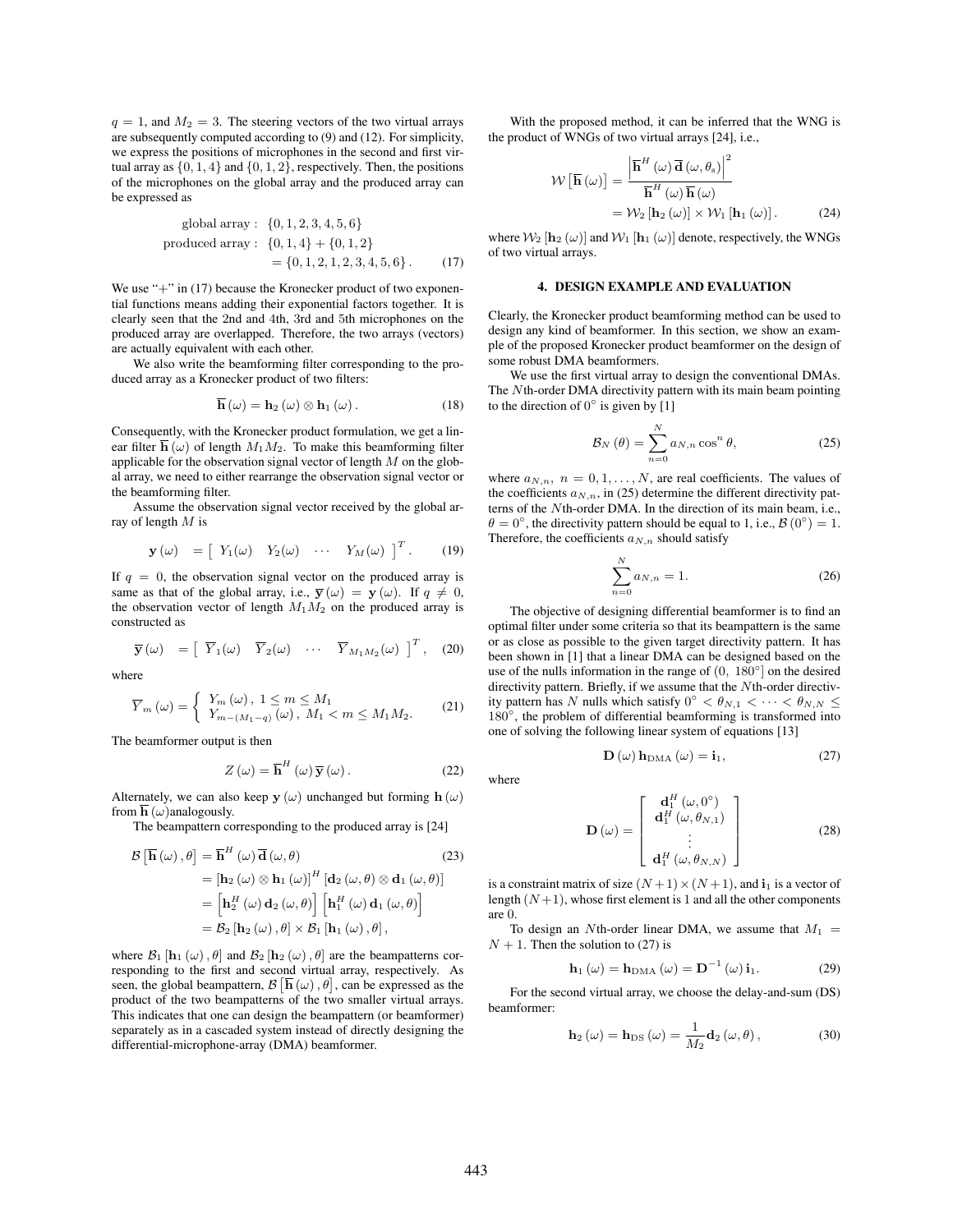

Fig. 2. Beampatterns of the proposed flexible Kronecker product beamformer on the design of a robust third-order supercardioid D-MA: (a)  $M = 4$ ,  $f = 1$  kHz, (b)  $M = 4$ ,  $f = 3$  kHz, (c)  $M = 6$ ,  $f = 1$  kHz, (d)  $M = 6$ ,  $f = 3$  kHz, (e)  $M = 10$ ,  $f = 1$  kHz, (f)  $M = 10$ ,  $f = 3$  kHz, (g)  $M = 13$ ,  $f = 1$  kHz, (h)  $M = 13$ ,  $f = 3$  kHz. Conditions:  $M_1 = 4$ ,  $\delta = 1$ cm.

which has the maximum WNG with the given number of microphones, i.e.,  $W_2$  [ $\mathbf{h}_2(\omega)$ ] =  $M_2$ . Consequently, a robust DMA filter can be formed according to (18), i.e.,

$$
\overline{\mathbf{h}}_{\text{RDMA}}\left(\omega\right) = \mathbf{h}_2\left(\omega\right) \otimes \mathbf{h}_1\left(\omega\right) = \mathbf{h}_{\text{DS}}\left(\omega\right) \otimes \mathbf{h}_{\text{DMA}}\left(\omega\right), \quad (31)
$$



Fig. 3. DIs and WNGs of the designed robust third-order supercardioid DMA with the proposed method: (a) DIs and (b) WNGs. Conditions:  $M_1 = 4$  and  $\delta = 1$ cm.

which forms an *N*th-order DMA and maximizes the WGN at the same time. In implementation, the observation vector can be rearranged according to (20) and the beamforming process is implemented according to (22).

Figure 2 plots the beampatterns of the proposed robust DMA beamformer on the design of third-order supercardioid (with three nulls at 97*◦* , 122*◦* , and 153*◦* ) for *M ∈ {*4*,* 6*,* 10*,* 13*}*, at *f* = 1 kHz and 3 kHz, with  $\delta = 1$  cm,  $\theta_s = 0^\circ$ . Figure 3 plots the DIs and WNGs of the designed third-order supercardioid beamformer. It is clearly seen the WNG increases with the number of microphones. So, the more the number of microphones are used, the more robust is the designed beamformer with respect to array imperfections. Clearly, the proposed Kronecker product beamformer can be applied to the design of robust DMAs.

#### 5. CONCLUSIONS

This paper proposed a flexible Kronecker product beamformer based on the Kronecker product decomposition of the given physical microphone array, where the number of microphones in the global array can be any positive integer. The physical array is decomposed into two virtual arrays, where the first one is a uniform linear array and the second may be a uniform or non-uniform linear array depending on the number of sensors in the global array as well as the number of sensors in the first virtual array. The resultant array is physically equivalent to the global array; but beamforming with the two arrays can be mathematically different due to the geometrical structure of the second virtual array. With this method, we can design the global beamforming system in a cascaded manner, which gives flexibility to control the beamforming performance. We also provided an example on the design of a robust DMA with the Kronecker product beamformer, which demonstrates the potential of the proposed approach for use in practice.